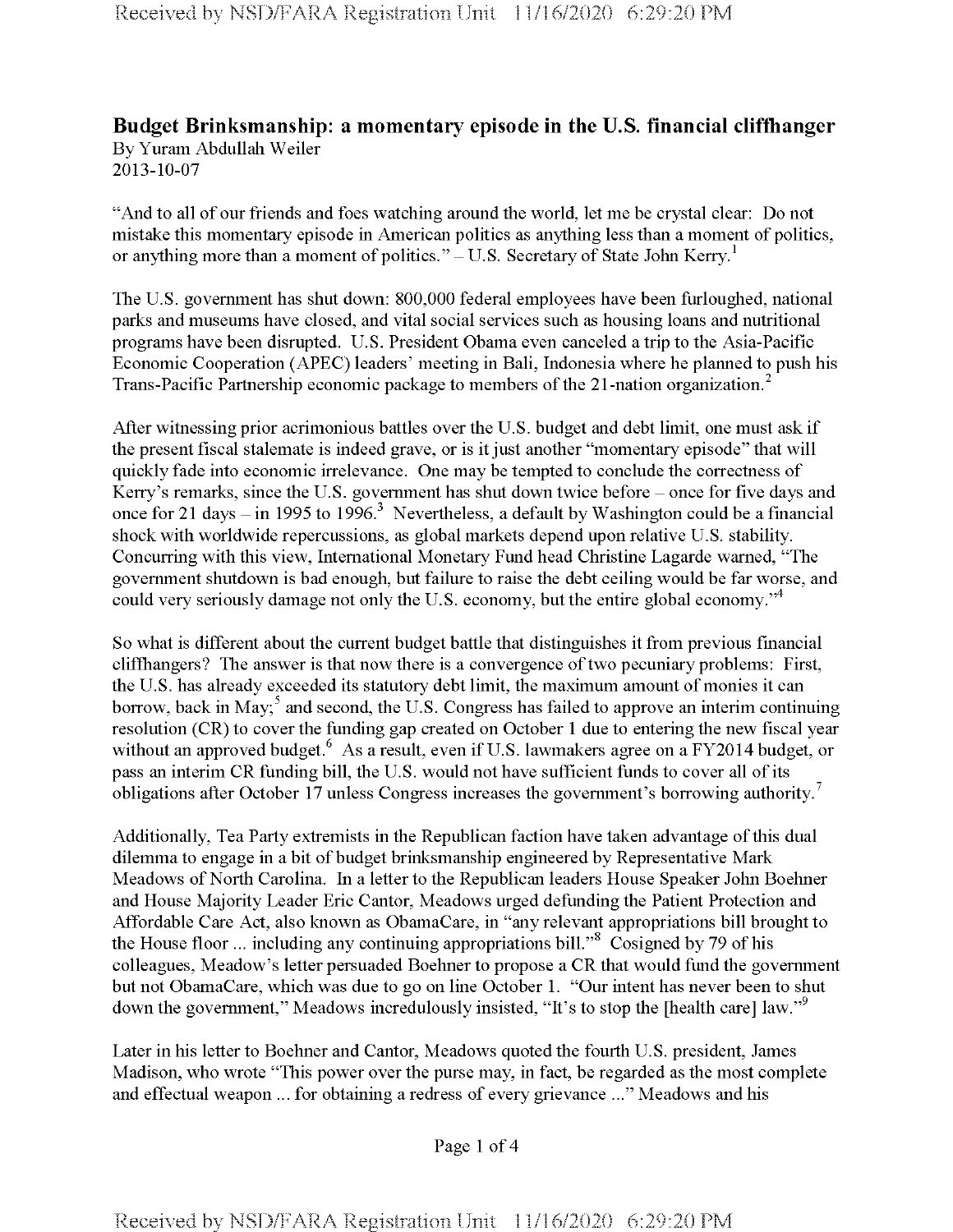colleagues should read the very next line in the Federalist No. 58 where Madison asked, "But will not the House of Representatives be as much interested as the Senate in maintaining the government in its proper functions ...?" Judging by the actions of these U.S. representatives, apparently, it is not.

To better understand what led to this emerging imbroglio, we must briefly examine three powerful actors involved in Washington's finances: the Congress, the Treasury and the Federal Reserve. According to Article I, Section 9, clause 7 of the U.S. Constitution, the U.S. Treasury cannot disperse funds except when authorized to do so by laws enacted by the Congress.<sup>10</sup> While the legislature is armed with "the power over the purse."<sup> $11$ </sup> the president initiates the budget process by submitting a budget request estimating spending, revenue and borrowing for the coming fiscal year to Congress, which reviews it and passes the necessary appropriation and authorization bills. It is only after the president has signed these various bills that the budget actually becomes  $law$ <sup>12</sup> Since the process takes almost an entire year to complete, a new budget is typically signed after the start of the new fiscal year, which begins on October 1, thus to avoid funding gaps, Congress must pass interim appropriation bills to keep the numerous government agencies open.<sup>13</sup> This time however, by linking a debt limit increase to defunding ObamaCare, these Tea Party terrorists, whether intentionally or not, effectively ensured the defeat of any stopgap funding bill, thus triggering the government shutdown.

The U.S. Department of the Treasury, which is tasked "to protect the full faith and credit of the United States," has also played a large role in this financial fiasco. Having notified Congressional leaders on multiple occasions that the extended statutory borrowing limit was reached in May 2013, Treasury Secretary Jacob Lew instituted "extraordinary measures," among which are debt swaps and a debt issuance suspension, in order to stretch the borrowing capacity of the U.S. without breaching the existing debt ceiling,<sup>14</sup> which currently stands at about \$16.7 trillion. Technically speaking, the statutory debt limit was reached on December 31, 2012, but House Republicans cut a deal that exempted Treasury debt until May 19, 2013, but did not actually raise the statutory limit, in hopes that Senate Democrats would be compelled finally to pass a budget after having failed at this task for the last four years.<sup>15</sup>

When the U.S. government finds itself short of cash, the Treasury sells at public auctions a variety offinancial instruments ranging from <sup>1</sup> to 7-day Cash Management bills, 4 to 52-week Treasury bills, longer term notes and 30-year bonds, as well as 5 to 30-year so-called inflationprotected securities.<sup>16</sup> In 2012 alone, the U.S. Treasury auctioned over \$7.9 trillion in various securities to finance U.S. government public debt.<sup>17</sup> And this is where the Federal Reserve (the Fed) enters the picture, since it is now holds more than \$2 trillion of U.S. Treasury securities:<sup>18</sup> more than China with \$1.3 trillion, or Japan with \$1.1 trillion as of July 2013.<sup>19</sup> In addition, the Fed holds another \$1.3 trillion in mortgage-backed securities,<sup>20</sup> the so-called toxic assets that were behind the 2008 global credit collapse, from which the U.S. economy is still struggling to recover. It should also be pointed out that the largest holder of U.S. debt is the much maligned Social Security Trust Fund, whose surpluses have been used to fund U.S. budget shortfalls.<sup>21</sup>

The U.S. economy, which was sputtering at best even before the latest Congress-induced cash crunch, has been receiving massive injections of money from the Fed through its monetary policy known as quantitative easing (QE). Attempting to stimulate the U.S. economy after the

Page 2 of 4

**Received by NSD/FARA Registration Unit 11/16/2020 6:29:20 PM**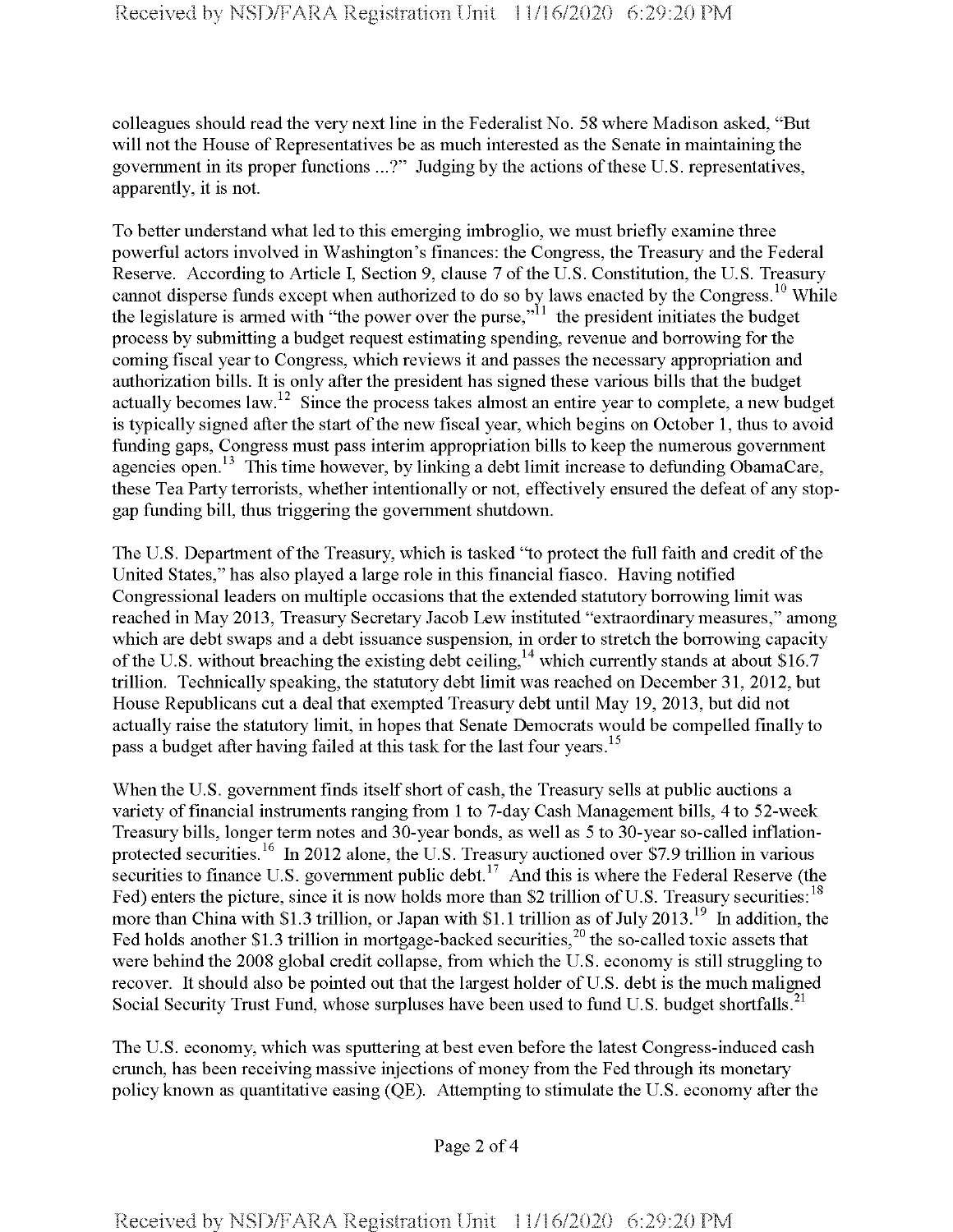2008 crash, the Fed has kept interest rates at near zero levels, but failing to achieve targeted growth goals, the Open Market Committee resorted to purchasing U.S. Treasury securities and mortgage-backed securities.<sup>22</sup> One may be tempted to ask, where does the Fed get the money for purchasing these securities under its QE program? The answer is out of thin air. Using a process known as monetizing the debt, the Fed simply issues a credit to a member Federal Reserve bank to cover the transaction, which increases the bank's reserves and allows it to make more loans, effectively increasing the money supply without ever having to print a paper dollar bill.<sup>23</sup>

Coming as a surprise to some investors, Fed chairman Ben Bernanke announced on September 18 that the Fed's QE policy would be continued at the rate of some \$85 billion per month: \$45 billion of Treasury securities and \$40 billion of mortgage-backed securities.<sup>24</sup> Obviously, this economic stimulus activity by the Fed increases indebtedness, so it will cease unless Congress raises the debt ceiling, which would then allow the U.S. government to issue more public debt.<sup>25</sup>

Meanwhile, U.S. House Speaker Boehner steadfastly vowed, "I'm not going to raise the debt limit without a serious conversation about dealing with problems that are driving the debt up."26 While this rhetoric resonates well with Tea Party troglodytes, the present monetary morass is not a recent development: it is the result of perennially bloated U.S. budgets, which typically have had annual deficits with few exceptions. Since 1931, only 1947, 1948, 1951, 1956, 1957, 1960, 1999 and 2000 have seen budget surpluses. Credit for the first budget deficits exceeding \$100 billion and \$200 billion goes to the "conservative" president Ronald Reagan in the years 1982 and 1983 respectively, while credit for the first \$500 billion deficit goes to George Bush in 2003, the year of his illegal invasion of Iraq.

Oddly enough, the U.S. had 11 successive budget surpluses in the years just before the Great Depression, $^{27}$  demonstrating that federal frugality alone does not ensure economic vitality. Similarly, neither the demagogic rhetoric of House Speaker Boehner, nor the budget brinksmanship of Representative Meadows, nor the trite reassurances of Secretary of State Kerry will help solve America's deeply imbedded financial foibles.

After considering the impact of the previous 2011 brush with a U.S. government default and its lingering financial impact estimated at \$19 billion over 10 years,<sup>28</sup> I must disagree with U.S. Secretary of State Kerry that the current crisis will be nothing more than "a moment of politics." On the contrary, this impasse has the potential to be a watershed event that not only could trigger widespread economic adversity, but also could signal the end of the U.S. economic empire.

## Endnotes

http://onlme.wsi.com/article/SB10001424052702303722604579113522152652310.html.

Page 3 of 4

<sup>1</sup> John Kerry, "Remarks at a Press Availability with United States Trade Representative Ambassador Froman," *U.S. Department ofState,* October 5, 2013, accessed October 6, 2013, http://www.state, gov/secretarv/remarks/2013/10/215148.htm.

<sup>2</sup> "10 ways govt shutdown will hurt America," *Russia Today,* September 30, 2013, ed. October <sup>1</sup> 2013, accessed October 6, 2013, http://rt.com/usa/us-government-shutdown-effects-550/.

<sup>&</sup>lt;sup>3</sup> Sandy Streeter, "Continuing Resolutions: Latest Action and Brief Overview of Recent Practices," *Congressional Research Service,* December 29, 2011, accessed October 6, 2013, http://www.fas.org/sgp/crs/misc/RL30343.pdf.

<sup>4</sup> Ian Talley, "IMF ChiefWarns U.S. Risks 'Seriously Damaging' Global Economy," *Wall Street Journal,* October 3, 2013, accessed October 6, 2013,